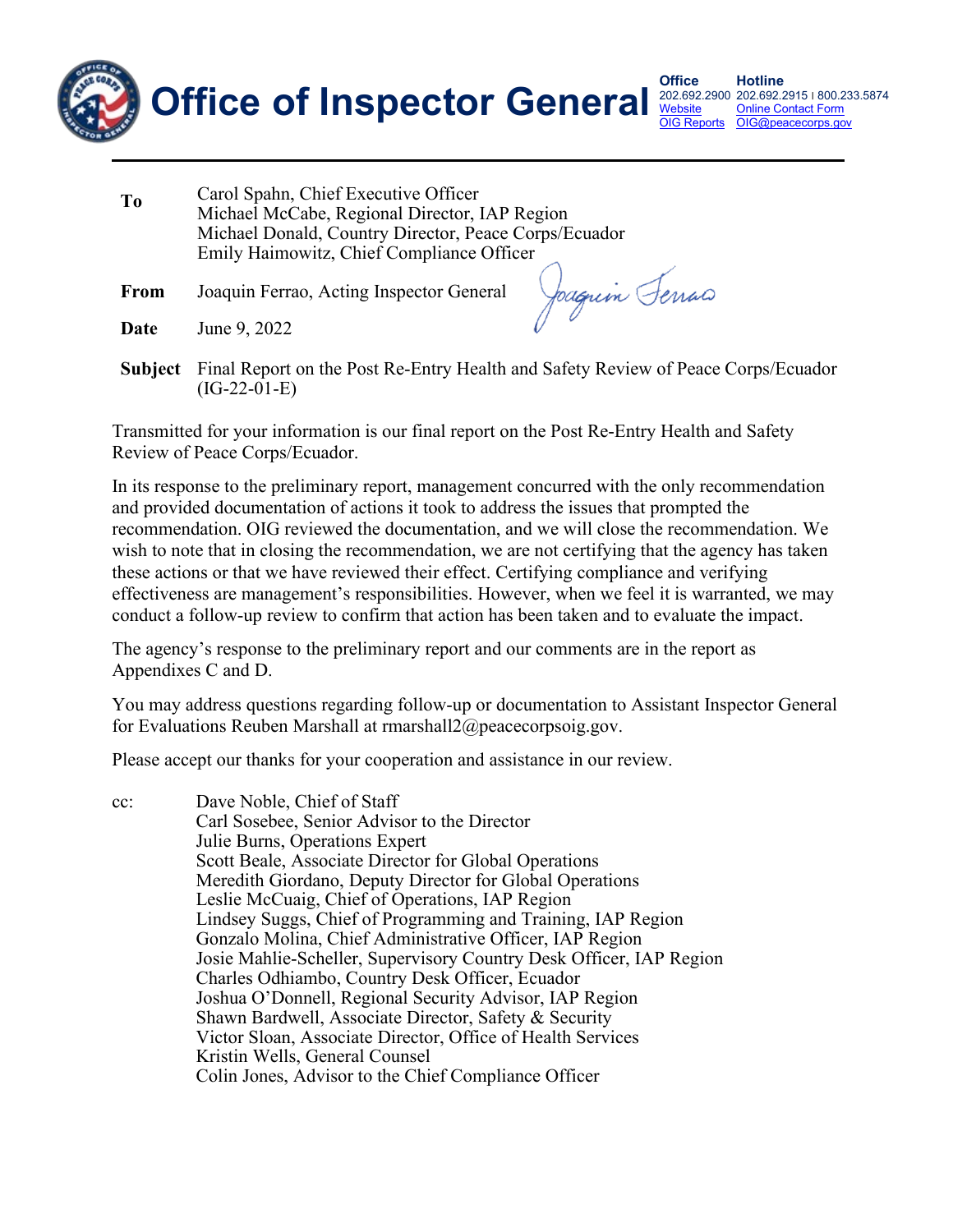

# Health & Safety Review

Final Report Post Re-entry Health and Safety Review of Peace Corps/Ecuador IG-22-01-E June 2022

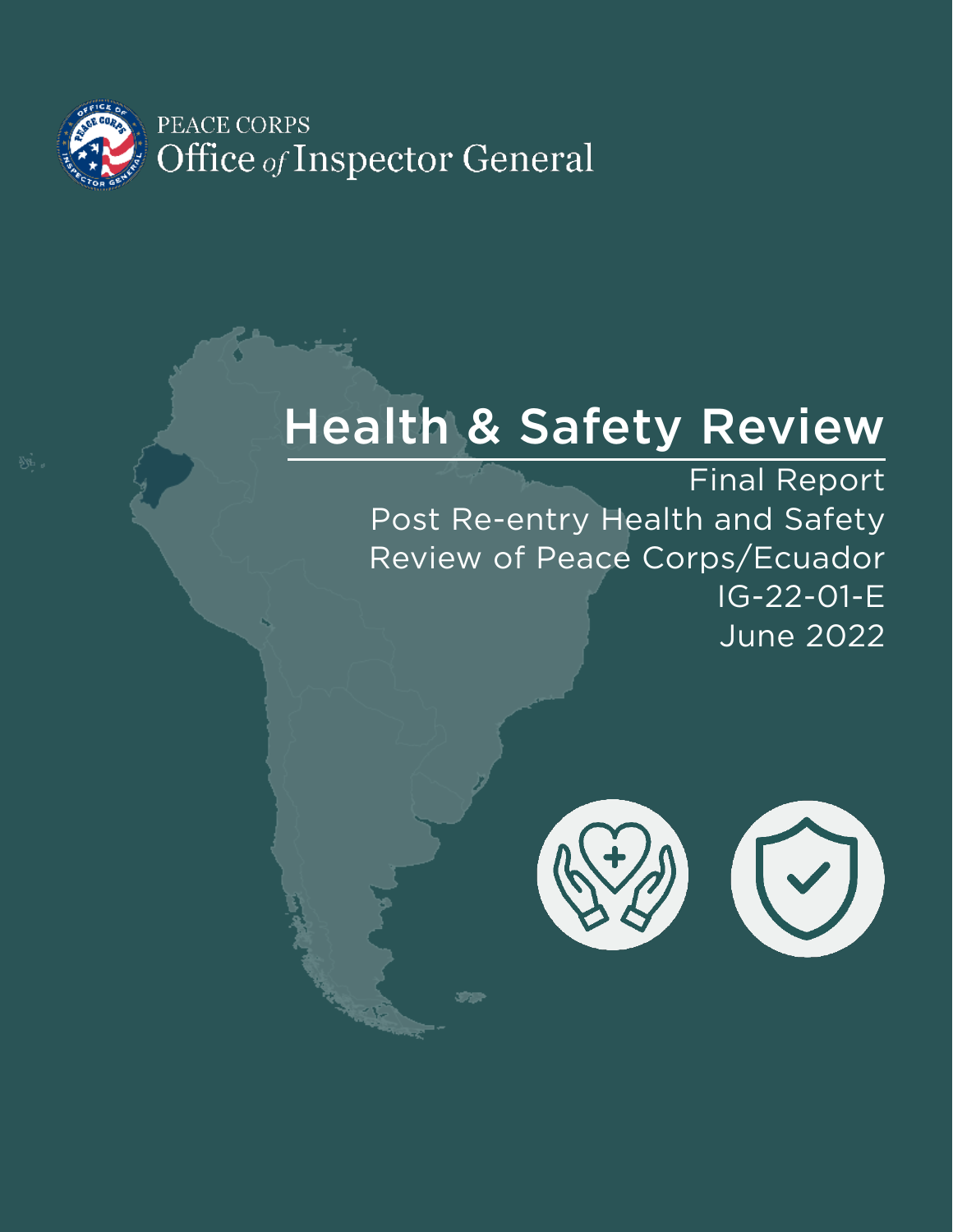### **EXECUTIVE SUMMARY**

#### <span id="page-2-1"></span><span id="page-2-0"></span>**OVERVIEW**

On November 5, 2021, the Peace Corps notified the United States Congress that Peace Corps/Ecuador intended to resume operations in February of 2022 with an initial intake of 17 reinstated education Volunteers. However, this intake was delayed due to a rise in COVID-19 cases in Ecuador. The initial intake arrived in country in May 2022. On January 28, 2022, the Office of Inspector General (OIG) announced this review to assess Peace Corps/Ecuador's compliance with specific agency policies and procedures related to Volunteer or trainee health and safety and the re-entry process.

#### <span id="page-2-2"></span>**WHAT WE FOUND**

Our review found that the post complied with all but one of the policies and procedures related to Volunteer health and safety that we assessed and the re-entry process. The agency requires certain staff with emergency response roles and responsibilities to be familiar with the Security Incident Reporting Guide (SIRG) and the emergency notification tables, and we found that staff were not sufficiently familiar with the SIRG, and the emergency notification tables.

#### <span id="page-2-3"></span>**RECOMMENDATIONS IN BRIEF**

Our review contains one recommendation, to improve familiarity with the SIRG and the emergency notification tables as required for specified staff.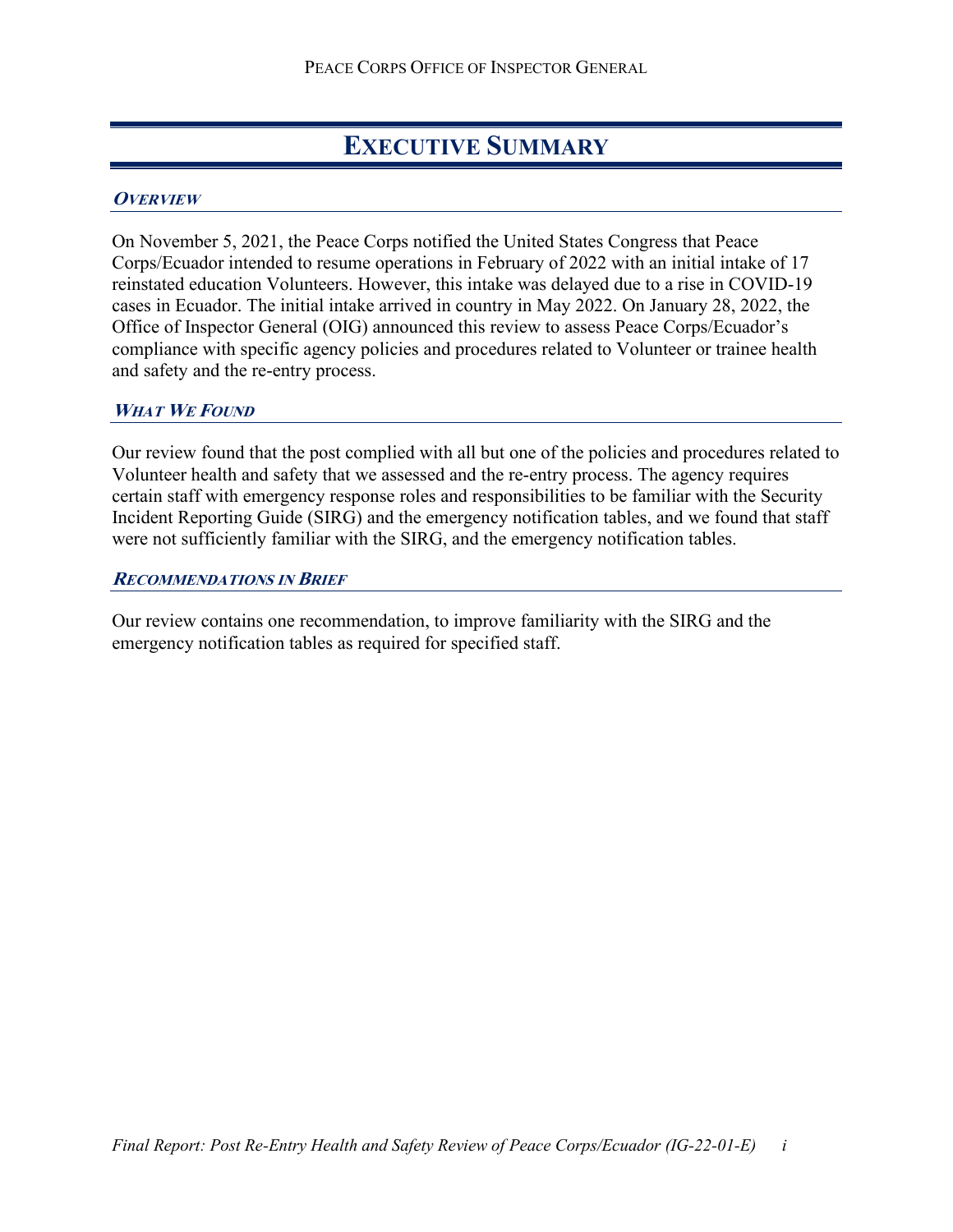### **TABLE OF CONTENTS**

<span id="page-3-0"></span>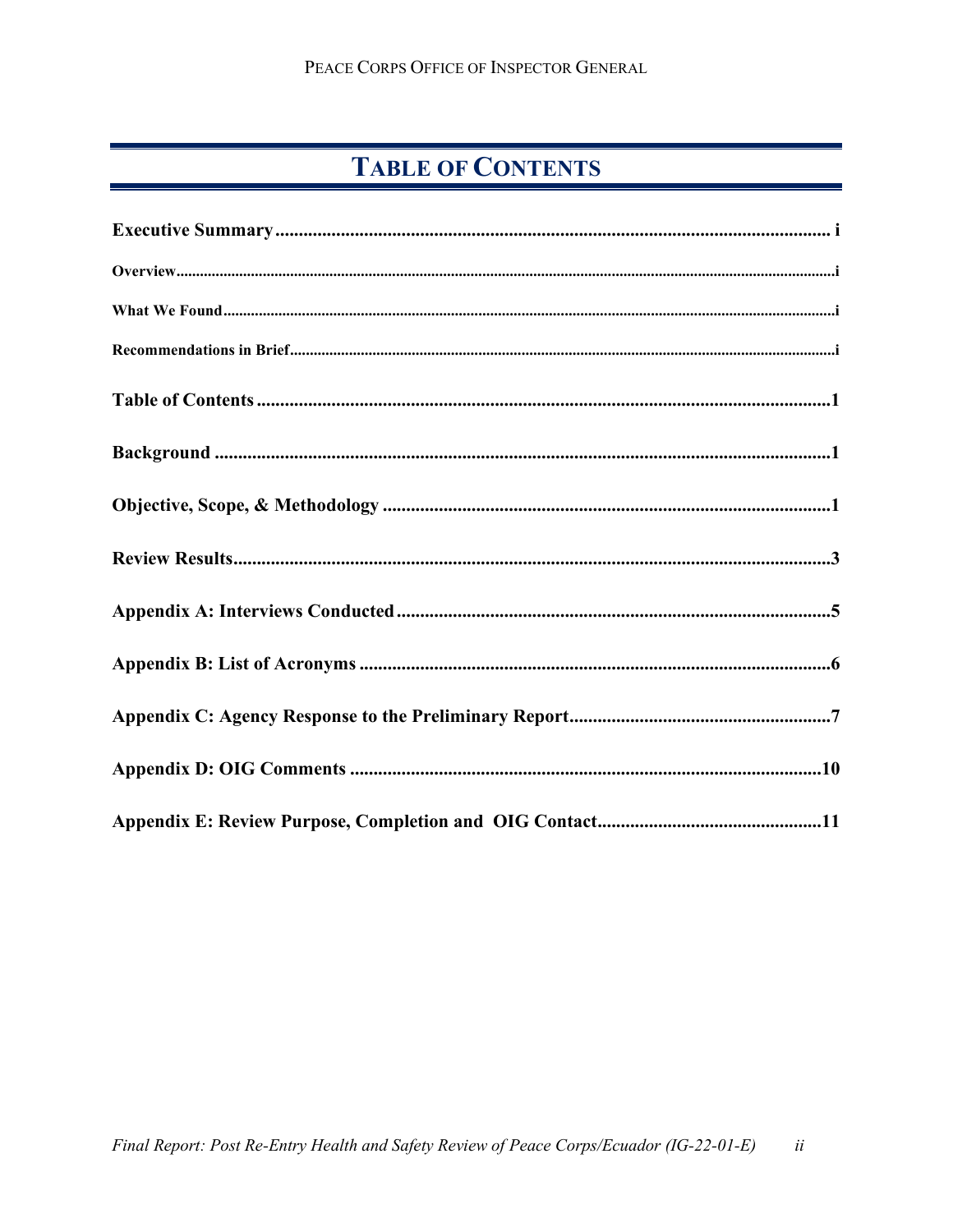### **BACKGROUND**

<span id="page-4-0"></span>In response to the COVID-19 pandemic, the Peace Corps evacuated all Volunteers from overseas posts in March 2020. The agency created the "Return to Service" working group in April 2020 to facilitate the process of resuming overseas operations. This working group issued the Country Re-Entry Guide (CREG) on June 30, 2020 to guide overseas posts through the planning and preparation process for returning Volunteers to the field. The second version of the CREG issued in April 2021 incorporated input from various offices, including Office of Health Services (OHS), Office of Safety and Security (OSS), Office of Global Operations (OGO), and the three regional offices. The agency also issued "Supporting Volunteer Health, Safety and Security: Roadmap to Updated Policies and Procedures" to alert staff about new and existing guidelines and procedures that overseas posts must complete prior to the return of Volunteers and trainees.

On November 5, 2021, the Peace Corps notified the United States Congress that they intended to return 17 Volunteers to Ecuador in February of 2022. However, due to increasing COVID cases the Peace Corps postponed the Volunteers' return, which occurred in May 2022. OIG initiated this review after the Peace Corps notified Congress of their intent to return Volunteers to Ecuador. This review was conducted before the initial Volunteer intake arrived in country.

### **OBJECTIVE, SCOPE, & METHODOLOGY**

<span id="page-4-1"></span>The Evaluation Unit announced its intent to conduct a post re-entry health and safety review of Peace Corps/Ecuador on January 28, 2022. The objective of this review was to assess Peace Corps/Ecuador's compliance with specific agency policies and procedures related to Volunteer or trainee health and safety and the re-entry process. We assessed the following researchable questions to achieve the objective:

#### Re-Entry Process

• Were CREG criteria for the external and internal review processes met?

#### Health Care

- Did the Medical Action Plan (MAP) meet Technical Guidance (TG) 385 requirements?
- Did medical facility assessments meet the requirements of TG 204?

#### Emergency Preparedness

• Had the post's Emergency Action Plan (EAP) been updated?

### Training

- Were mandatory reorientation training sessions for trainees scheduled on the training calendar?
- Did training records show that post staff met the requirements for mandatory training?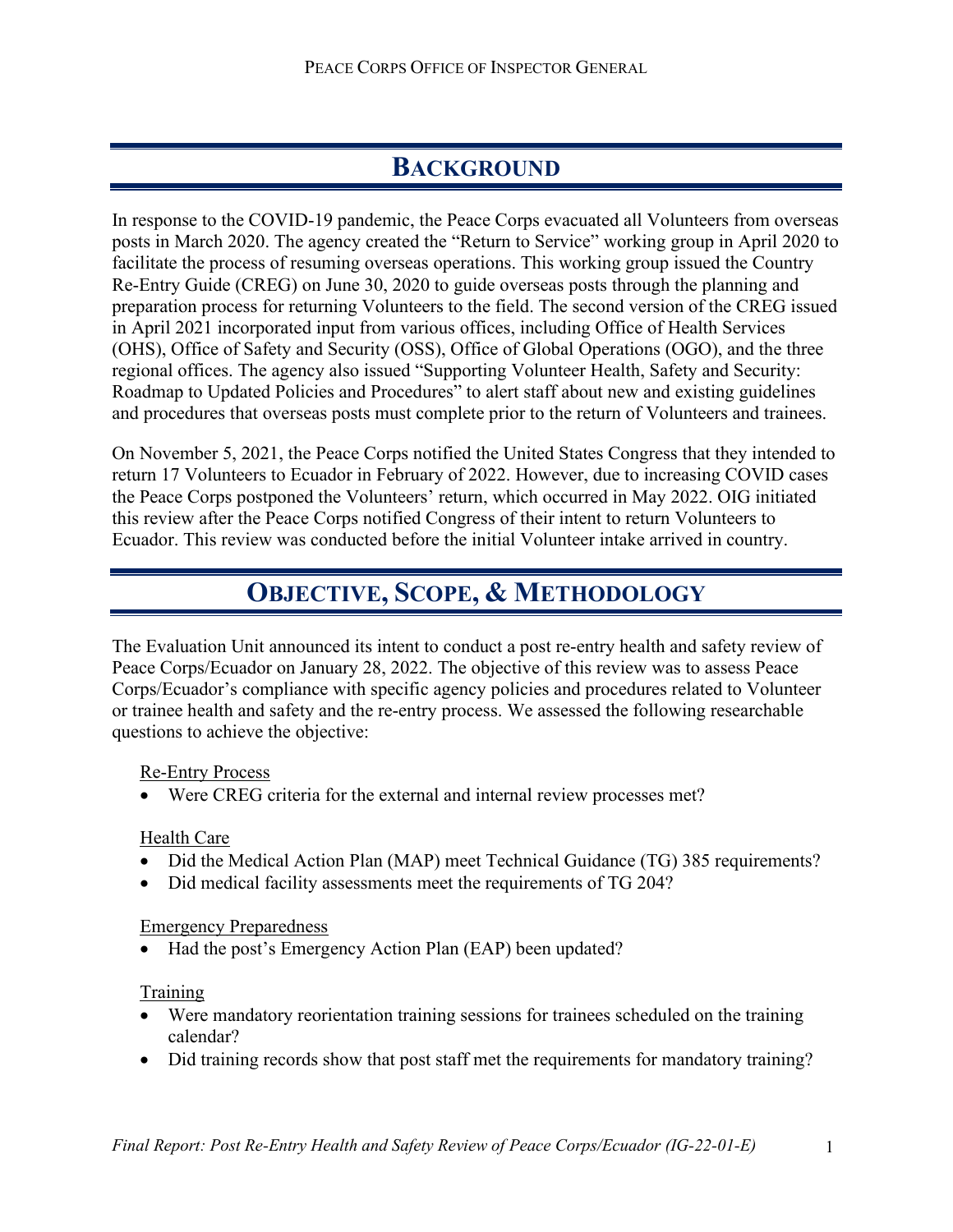The scope of this review included the post's operations from January 2020 to January 2022. This review was conducted from Peace Corps headquarters (HQ) without travel to Peace Corps/Ecuador and the fieldwork occurred from February to April 2022. The Evaluation Unit reviewed documentation provided by the agency using the following methodology:

- We verified that an agency designated certifying official had documented their review and certification of tasks completed on the external and internal factors checklists defined by the CREG.<sup>[1](#page-5-0)</sup>
- We reviewed the post's MAP, and medical facility assessments for compliance with Peace Corps TG 385 and 204.
- We reviewed the Volunteer reorientation schedule to confirm that required sessions were included.
- We checked staff training records for completion of required training on Sexual Assault Risk Reduction and Response (SARRR) procedures, Death of a Volunteer (DOV) procedures, Security Incident Management System (SIMS) certification, and EAP refresher training. We also verified staff's familiarity with DOV procedures, the Security Incident Reporting Guide (SIRG) and its emergency notification tables.
- We reviewed the post's EAP to confirm that it was updated based on the 2019 template and included the COVID-19 analysis.

When questions arose from this documentation review, we conducted virtual interviews with relevant staff located at Peace Corps/Ecuador.

This review was conducted in accordance with the *Quality Standards for Inspection and Evaluation*, issued by the Council of the Inspectors General on Integrity and Efficiency. The evidence, findings, and recommendations provided in this report have been reviewed by agency stakeholders affected by this review.

<span id="page-5-0"></span><sup>&</sup>lt;sup>1</sup> The agency created the External Factors Checklist to verify "go/no-go" criteria to determine if conditions are acceptable in a particular country to receive Volunteers and trainees, confirm that the Congressional Notification should proceed, and allow the Peace Corps to invite Applicants to serve in that country. External review concerns conditions favorable for re-entry, and internal review assesses planning and preparation for re-entry. The Internal Factors Checklist is a set of comprehensive operational and mitigation planning actions. When reviewing agency certifications of external and internal review procedures, OIG did not assess the criteria for meeting the external and internal factors.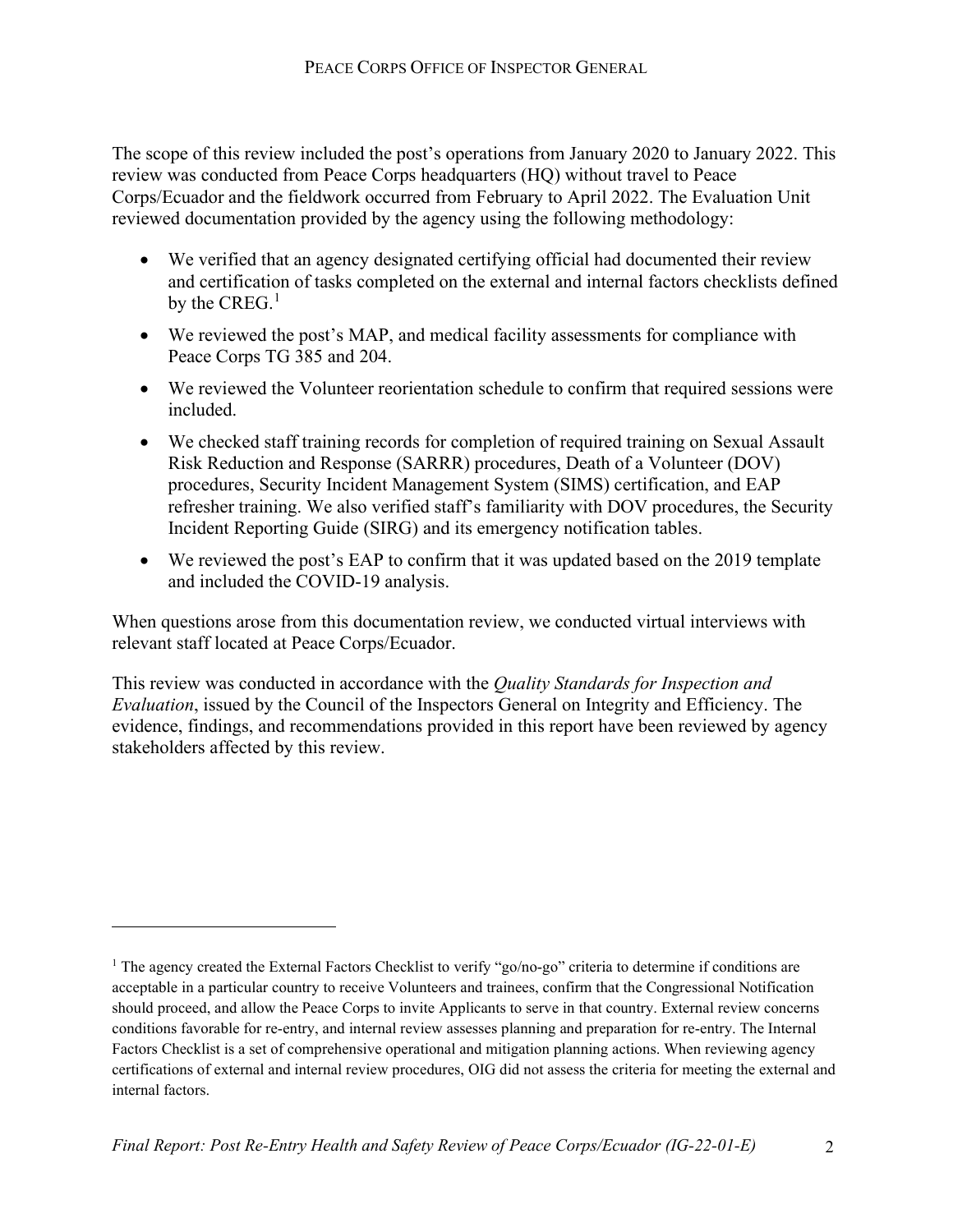### **REVIEW RESULTS**

<span id="page-6-0"></span>With the exception of one instance documented below, our review found that, Peace Corps/Ecuador complied with the areas that we assessed, as shown in Table 1.

### **Table 1: Results of OIG Review of Peace Corps/Ecuador's Compliance with Selected Policies and Procedures Related to Volunteer Health and Safety and Re-entry**

| <b>Compliance Review Results</b>                                |                                                     |                   |                                                                                                                                                                                                                                                                         |
|-----------------------------------------------------------------|-----------------------------------------------------|-------------------|-------------------------------------------------------------------------------------------------------------------------------------------------------------------------------------------------------------------------------------------------------------------------|
|                                                                 | <b>Areas Reviewed:</b>                              | Result:           | Observations                                                                                                                                                                                                                                                            |
| <b>External Factors</b>                                         |                                                     | <b>Met</b>        | The inspection shows that the process as outlined in the CREG<br>for the External Review Process was followed in re-opening this<br>post.                                                                                                                               |
| <b>Internal Factors</b>                                         |                                                     | Met               | The inspection shows that the process as outlined in the CREG<br>for the Internal Review Process was followed in re-opening this<br>post.                                                                                                                               |
| <b>Medical Action Plan</b>                                      |                                                     | Met               | The inspection shows that the MAP met TG 385 requirements.                                                                                                                                                                                                              |
| <b>Facility Assessments</b>                                     |                                                     | Met               | The medical facility assessments met the requirements of TG<br>204.                                                                                                                                                                                                     |
| Site History Files and Crime<br>Incidents in site history files |                                                     | N/A               | Assessment curtailed because sites were still under<br>development.                                                                                                                                                                                                     |
| Volunteer or trainee<br>Training                                |                                                     | Met               | Staff confirmed that all required topics will be covered during<br>the upcoming PST, and required health, safety and security<br>sessions are scheduled on the draft Calendar of Training Events.                                                                       |
|                                                                 | SARRR, SIMS,<br>DOV and EAP                         | Met               | Staff completed required trainings.                                                                                                                                                                                                                                     |
|                                                                 | <b>DOV</b><br>Procedures                            | Met               | Post performed the mandatory DOV table-top exercise.                                                                                                                                                                                                                    |
| Staff<br>Training                                               | Familiarity with<br>notification<br>tables and SIRG | <b>Not</b><br>Met | Required staff were familiar with the DOV procedures, but not<br>sufficiently familiar with the SIRG and the emergency<br>notification tables, as required in the "Supporting Volunteer<br>Health, Safety and Security: Roadmap to Updated Policies and<br>Procedures." |
| <b>EAP Review</b>                                               |                                                     | Met               | Post's EAP met key requirements related to resuming<br>operations.                                                                                                                                                                                                      |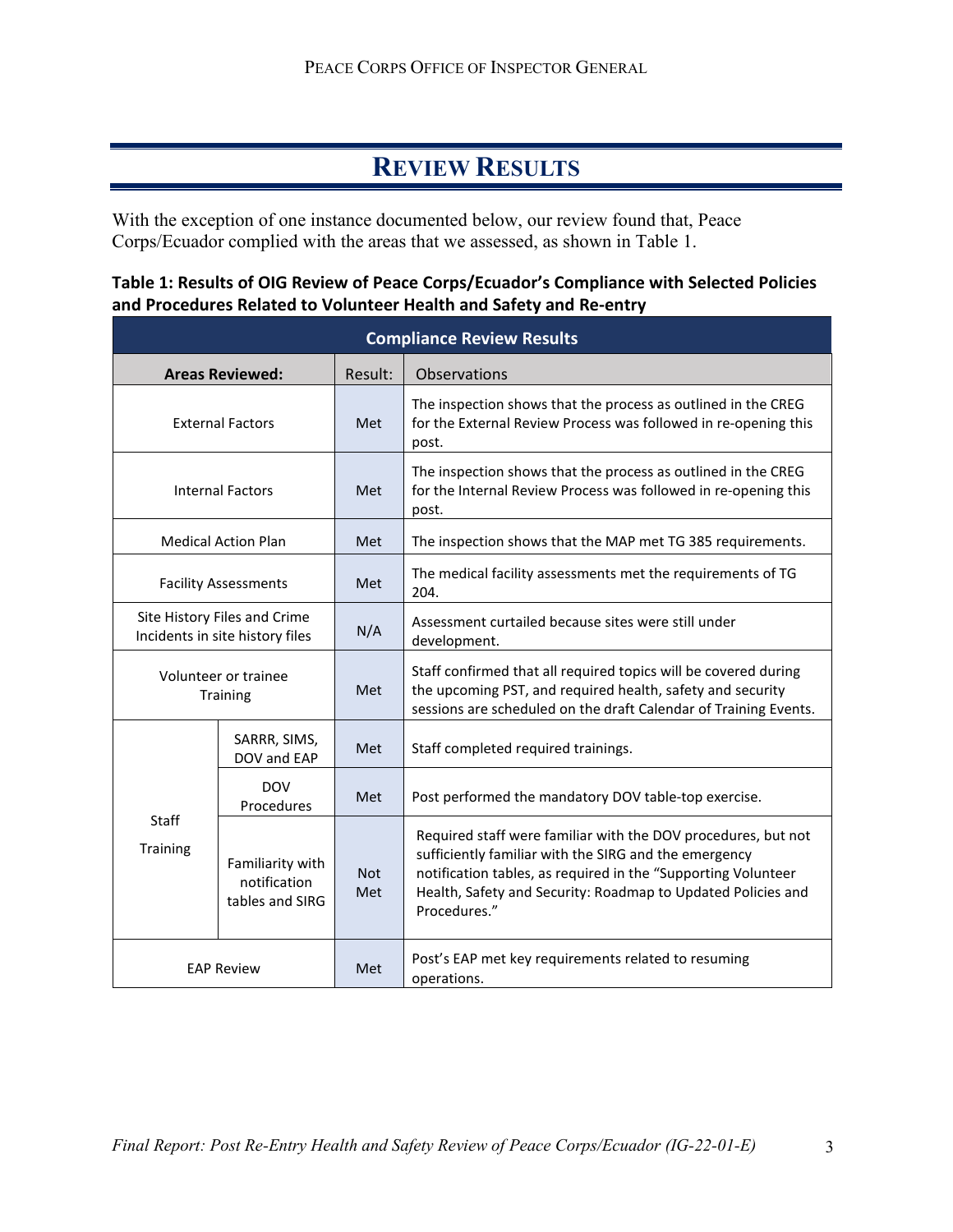OIG found one area requiring management attention:

#### *Staff Were Not Sufficiently Familiar with the SIRG and Emergency Notification Tables.*

The agency's guidance titled "Supporting Volunteer Health, Safety and Security: Roadmap to Updated Policies and Procedures Update #3: March 8, 2022" requires that all U.S. direct hires, safety and security managers, Peace Corps medical officers, and sexual assault response liaisons should be familiar with the SIRG and the emergency notification tables prior to receiving Volunteers. We asked the eight required staff who respond to emergencies to rate their familiarity with the SIRG and emergency notification tables on a 3-point scale. 6 of the 8 required staff interviewed said they were unsure about these documents. Therefore, we recommend that the post provide a refresher training for staff who are required to be familiar with the SIRG and the emergency notification tables.

#### **We recommend:**

**1. That the country director provide a refresher training for required staff to become familiar with the SIRG and the emergency notification tables.**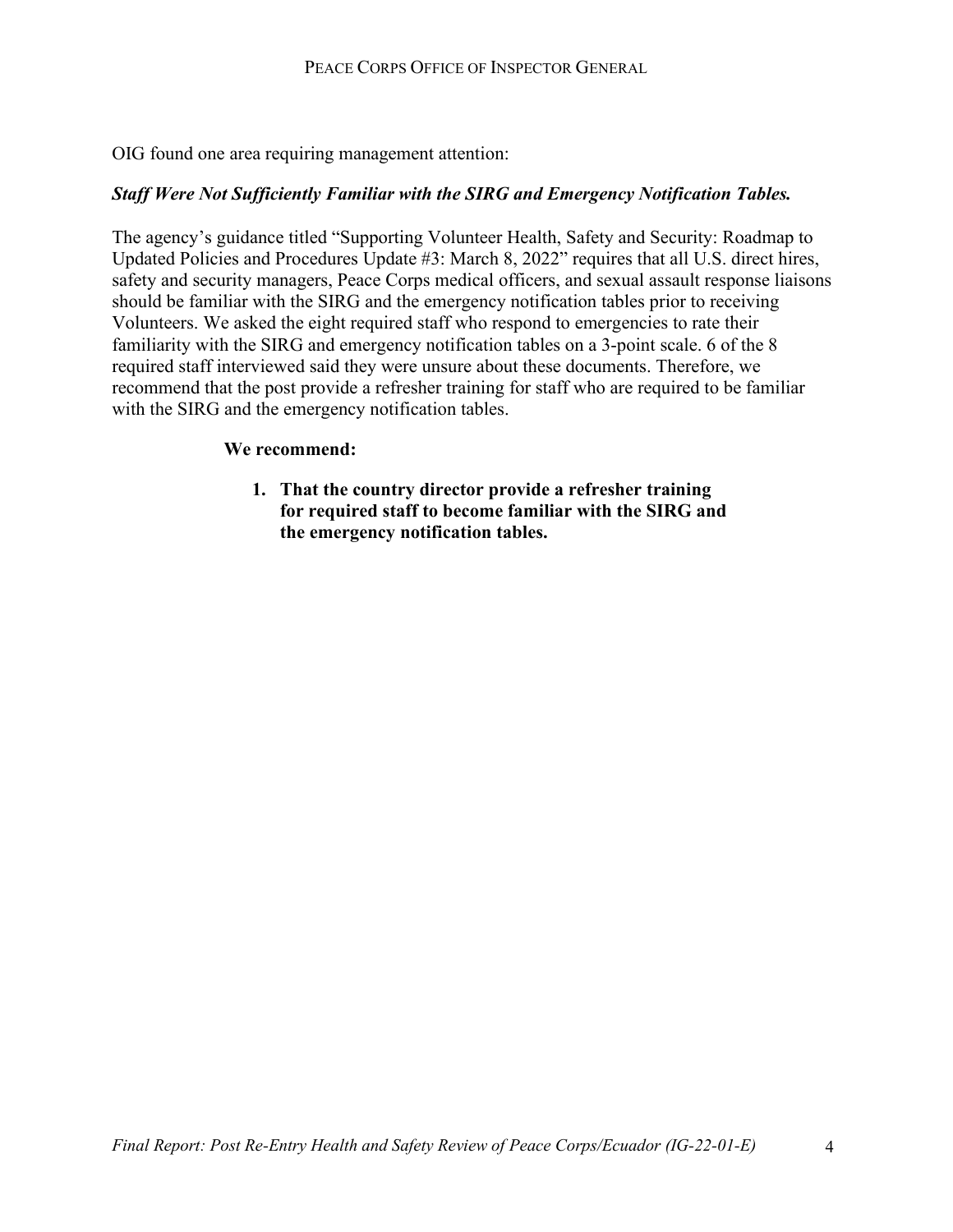### **APPENDIX A: INTERVIEWS CONDUCTED**

<span id="page-8-0"></span>As part of this review, interviews were conducted with eight members of post staff. See Table 1 for more information on positions interviewed.

| <b>Position</b>                       | <b>Location (Post, HQ, other)</b> |
|---------------------------------------|-----------------------------------|
| Country Director                      | Post                              |
| Director of Management and Operations | Post                              |
| Director of Programming and Training  | Post                              |
| Peace Corps Medical Officer (3)       | Post                              |
| Safety and Security Assistant         | Post                              |
| Safety and Security Manager           | Post                              |

### **Table 1: Interviews Conducted with Peace Corps/Ecuador Staff**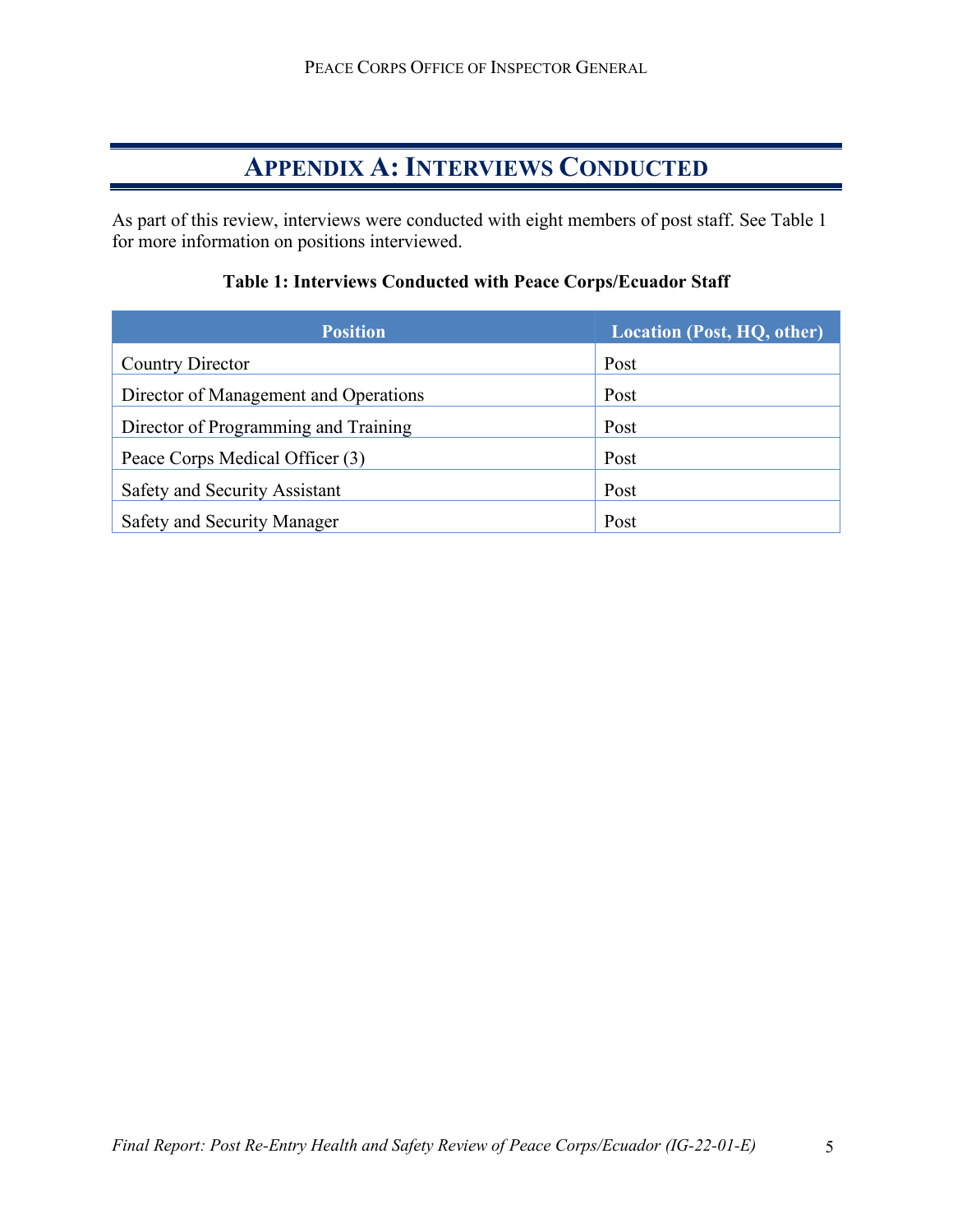### **APPENDIX B: LIST OF ACRONYMS**

<span id="page-9-0"></span>

| <b>OIG</b>   | Office of Inspector General                |
|--------------|--------------------------------------------|
| <b>CREG</b>  | Country Re-Entry Guide                     |
| <b>OGO</b>   | Office of Global Operations                |
| <b>SARRR</b> | Sexual Assault Risk Reduction and Response |
| HQ           | Headquarters                               |
| <b>TG</b>    | <b>Technical Guidance</b>                  |
| <b>MAP</b>   | <b>Medical Action Plan</b>                 |
| EAP          | <b>Emergency Action Plan</b>               |
| <b>COTE</b>  | <b>Calendar of Training Events</b>         |
| <b>PST</b>   | Pre-Service Training                       |
| <b>SIMS</b>  | <b>Security Incident Management System</b> |
| <b>DOV</b>   | Death of a Volunteer                       |
| <b>SIRG</b>  | Security Incident Reporting Guide          |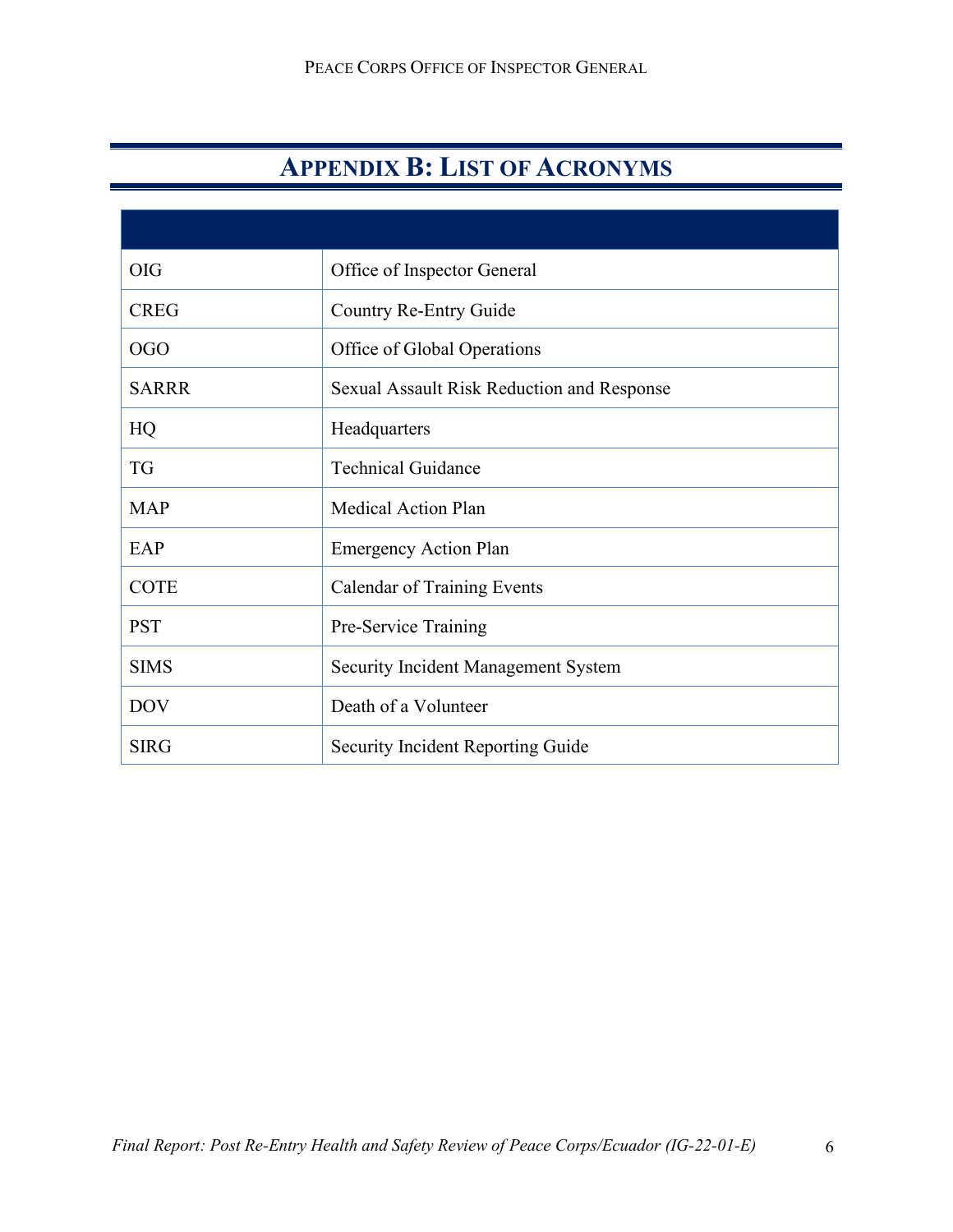### <span id="page-10-0"></span>**APPENDIX C: AGENCY RESPONSE TO THE PRELIMINARY REPORT**



#### **MEMORANDUM**

| To:          | Joaquin Ferrao, Acting Inspector General<br>Reuben Marshall, Assistant Inspector General for Evaluations                                                                                                                                                                                                                                                                                                                                                                                                                                                                                                                                                                                                                                                                                                                             |                                                     |                                                                                    |
|--------------|--------------------------------------------------------------------------------------------------------------------------------------------------------------------------------------------------------------------------------------------------------------------------------------------------------------------------------------------------------------------------------------------------------------------------------------------------------------------------------------------------------------------------------------------------------------------------------------------------------------------------------------------------------------------------------------------------------------------------------------------------------------------------------------------------------------------------------------|-----------------------------------------------------|------------------------------------------------------------------------------------|
|              | Through: Emily Haimowitz, Chief Compliance Officer                                                                                                                                                                                                                                                                                                                                                                                                                                                                                                                                                                                                                                                                                                                                                                                   | <b>EMILY</b><br><b>HAIMOWITZ</b>                    | Digitally signed by EMILY<br><b>HAIMOWITZ</b><br>Date: 2022.06.02 10:44:12 -04'00' |
| <b>From:</b> | Michael McCabe, Regional Director, IAP Region                                                                                                                                                                                                                                                                                                                                                                                                                                                                                                                                                                                                                                                                                                                                                                                        | Signature<br><b>MICHAEL</b><br><b>MCCABE</b>        | Digitally signed by MICHAEL<br>MCCABE<br>Date: 2022.05.02 09:01:29 -04'00          |
|              |                                                                                                                                                                                                                                                                                                                                                                                                                                                                                                                                                                                                                                                                                                                                                                                                                                      | Signature                                           |                                                                                    |
|              | Michael Donald, Country Director, Peace Corps/Ecuador                                                                                                                                                                                                                                                                                                                                                                                                                                                                                                                                                                                                                                                                                                                                                                                | Donald, Michael Digitally signed by Donald, Michael |                                                                                    |
|              |                                                                                                                                                                                                                                                                                                                                                                                                                                                                                                                                                                                                                                                                                                                                                                                                                                      | Signature                                           |                                                                                    |
| Date:        | June 2, 2022                                                                                                                                                                                                                                                                                                                                                                                                                                                                                                                                                                                                                                                                                                                                                                                                                         |                                                     |                                                                                    |
| CC:          | Dave Noble, Chief of Staff<br>Carl Sosebee, Senior Advisor to the Director<br>Julie Burns, Senior Advisor to the Director<br>Scott Beale, Associate Director for Global Operations<br>Meredith Giordano, Deputy Director for Global Operations<br>Leslie McCuaig, Chief of Operations, IAP Region<br>Lindsey Suggs, Chief of Programming and Training, IAP Region<br>Gonzalo Molina, Chief Administrative Officer, IAP Region<br>Josie Mahlie-Scheller, Supervisory Country Desk Officer, IAP Region<br>Charles Odhiambo, Country Desk Officer, Ecuador<br>Joshua O'Donnell, Regional Security Advisor, IAP Region<br>Shawn Bardwell, Associate Director, Safety & Security<br>Victor Sloan, Associate Director, Office of Health Services<br>Kristin Wells, General Counsel<br>Colin Jones, Advisor to the Chief Compliance Officer |                                                     |                                                                                    |
| Subiect•     | Agency Response to the Preliminary Report on the Post Re-Entry Health and Saf                                                                                                                                                                                                                                                                                                                                                                                                                                                                                                                                                                                                                                                                                                                                                        |                                                     |                                                                                    |

**Subject:** Agency Response to the Preliminary Report on the Post Re-Entry Health and Safety Review of Peace Corps/Ecuador (Project No. 22-EVAL-02)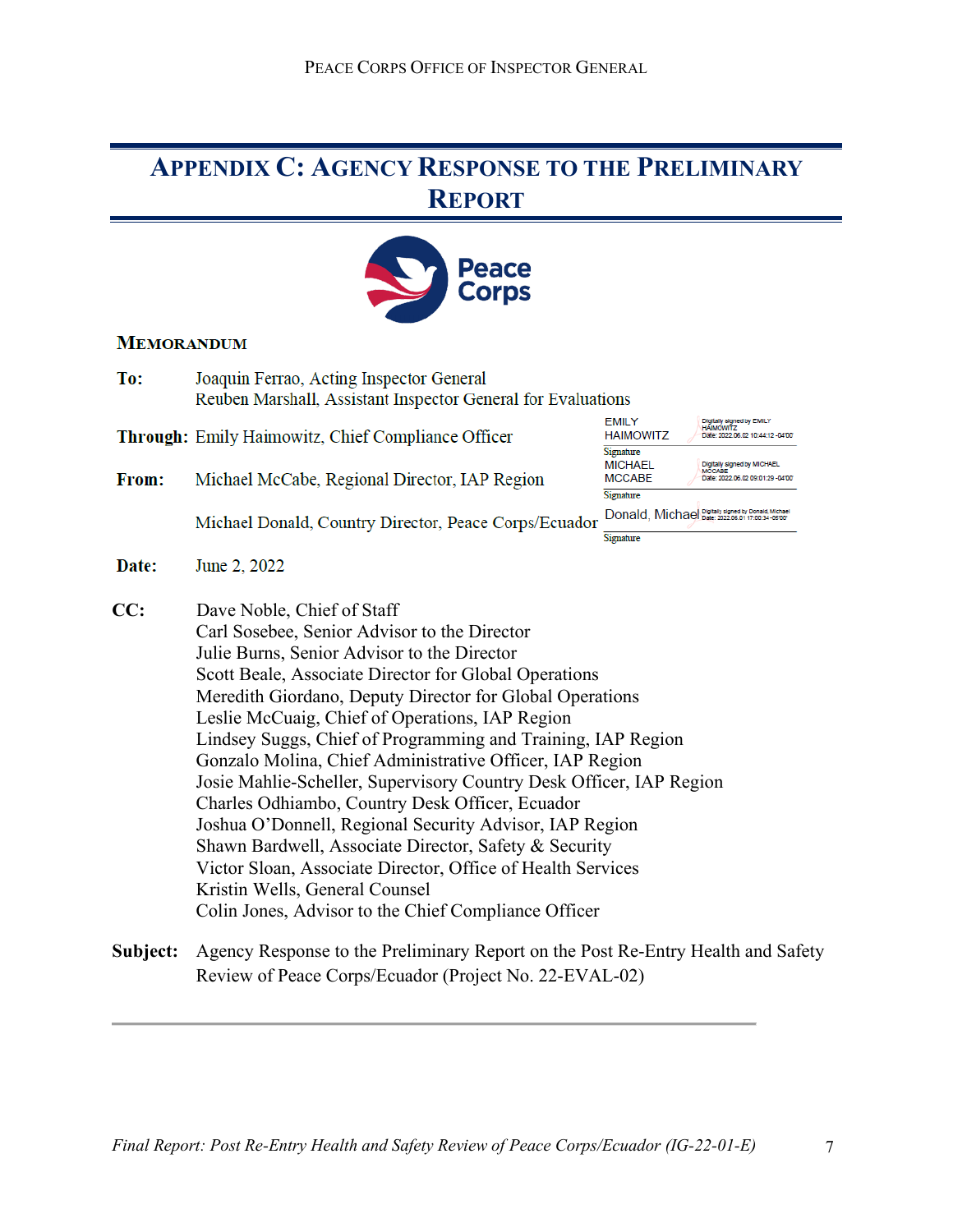Thank you for the opportunity to respond to this preliminary report from the Office of Inspector General. Enclosed please find the agency's response to the recommendation made by the Inspector General as outlined in the OIG's Preliminary Report on the Post Re-Entry Health and Safety Review of Peace Corps/Ecuador (Project No. 22-EVAL-02) sent to the agency on May 9, 2022.

#### **Recommendation 1**

That the country director provide a refresher training for required staff to become familiar with the SIRG and the emergency notification tables.

### **Concur**

**Response:** Peace Corps Ecuador has received trainings and been provided additional supplemental materials to ensure designated staff (DS) and U.S. Direct Hires (USDH) are familiar with the Security Incident Reporting Guide (SIRG) and the Incident Reporting Flow Chart guide. During the week of April 25-30, 2022, the Peace Corps Safety and Security Officer (PCSSO) responsible for supporting Ecuador traveled to post and provided various trainings to staff on the following topics:

- Staff review of the SIRG and sexual assault definitions (SIMS users DS and USDH)
- MS 461 *Crimes Against Volunteers* (with review of Incident Report Notification Flow Chart)
- Emergency Duty Officer training (with Safety and Security Manager)

To supplement those trainings, Peace Corps Ecuador provided a printed, laminated Incident Reporting Flow Chart to each DS and USDH. Post also added copies of the Incident Report Notification Flow Chart to the two emergency officer kits (i.e., one for the Pre-Service Training kit and one for the Volunteer kit).

#### **Documents Submitted:**

- (1) Email from PCSSO confirming training completion
- (2) Emails to the DS and USDH staff reminding them of the distribution of their printed, laminated Incident Reporting Flow Chart
- (3) List of Participants at the Various Trainings
- (4) PCCSO's Training Agenda
- (5) Copy of Training on MS 461 Crimes of Against Volunteers (with review Notification Chart)
- (6) Copy of Training on Emergency Duty Officer Training (with Safety and Security Manager)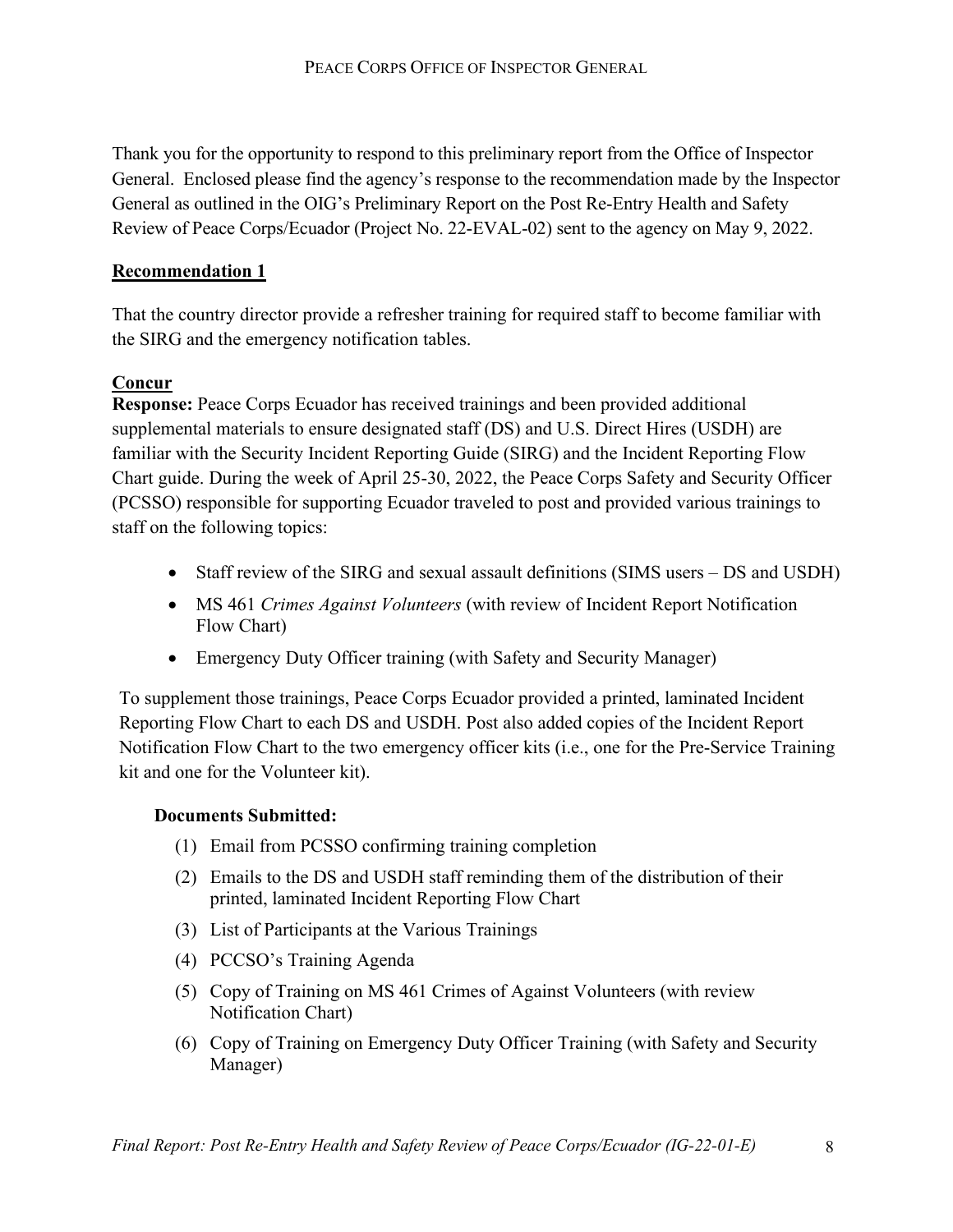(7) Pictures of the laminated copies of the Incident Reporting Flow Chart in the two emergency officer kits

<span id="page-12-0"></span>**Status and Timeline for Completion:** Completed May 2022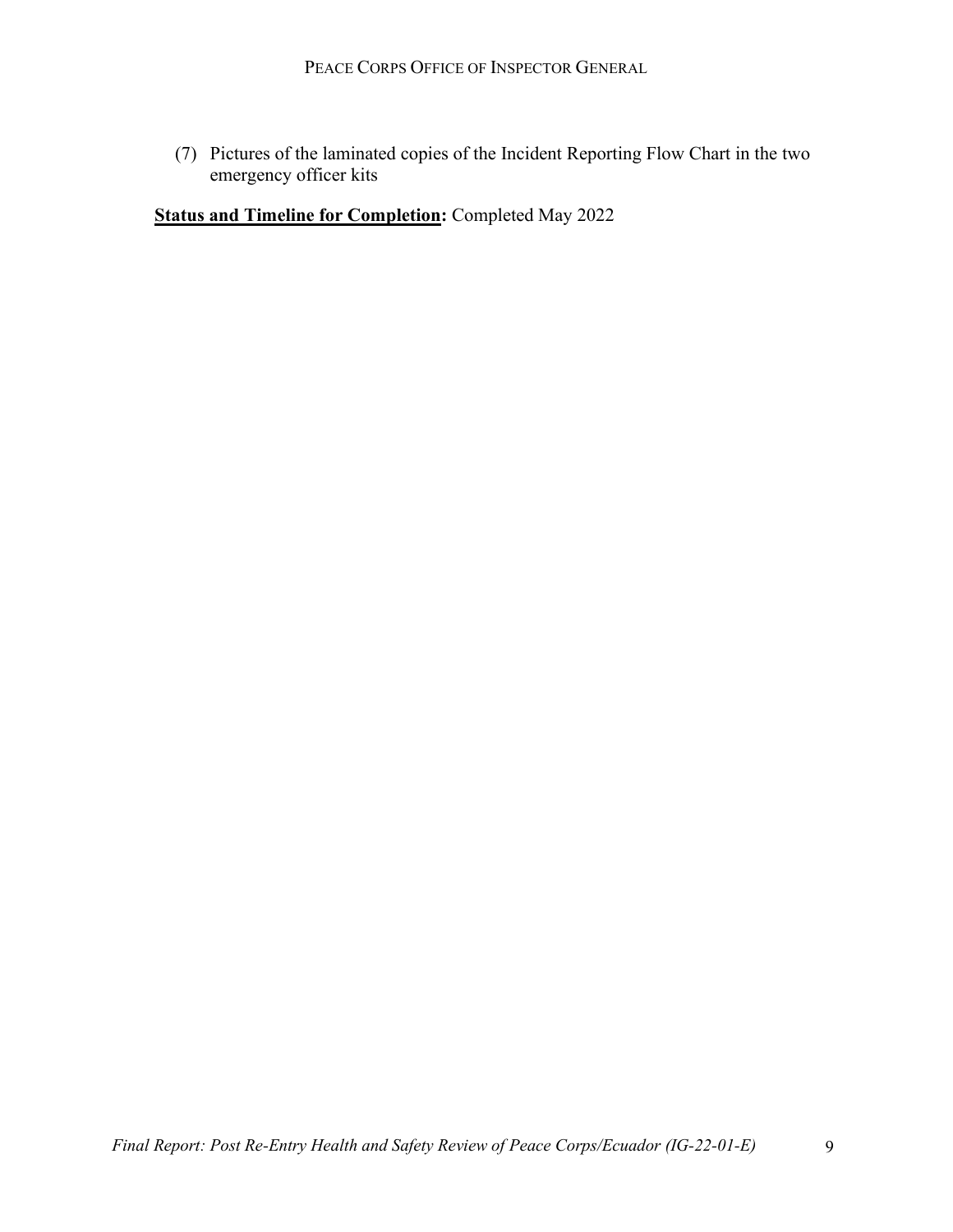### **APPENDIX D: OIG COMMENTS**

In its response to the preliminary report, management concurred with the only recommendation and provided documentation of actions it took to address the issues that prompted the recommendation. OIG reviewed the documentation, and we will close the recommendation. We wish to note that in closing the recommendation, we are not certifying that the agency has taken these actions or that we have reviewed their effect. Certifying compliance and verifying effectiveness are management's responsibilities. However, when we feel it is warranted, we may conduct a follow-up review to confirm that action has been taken and to evaluate the impact.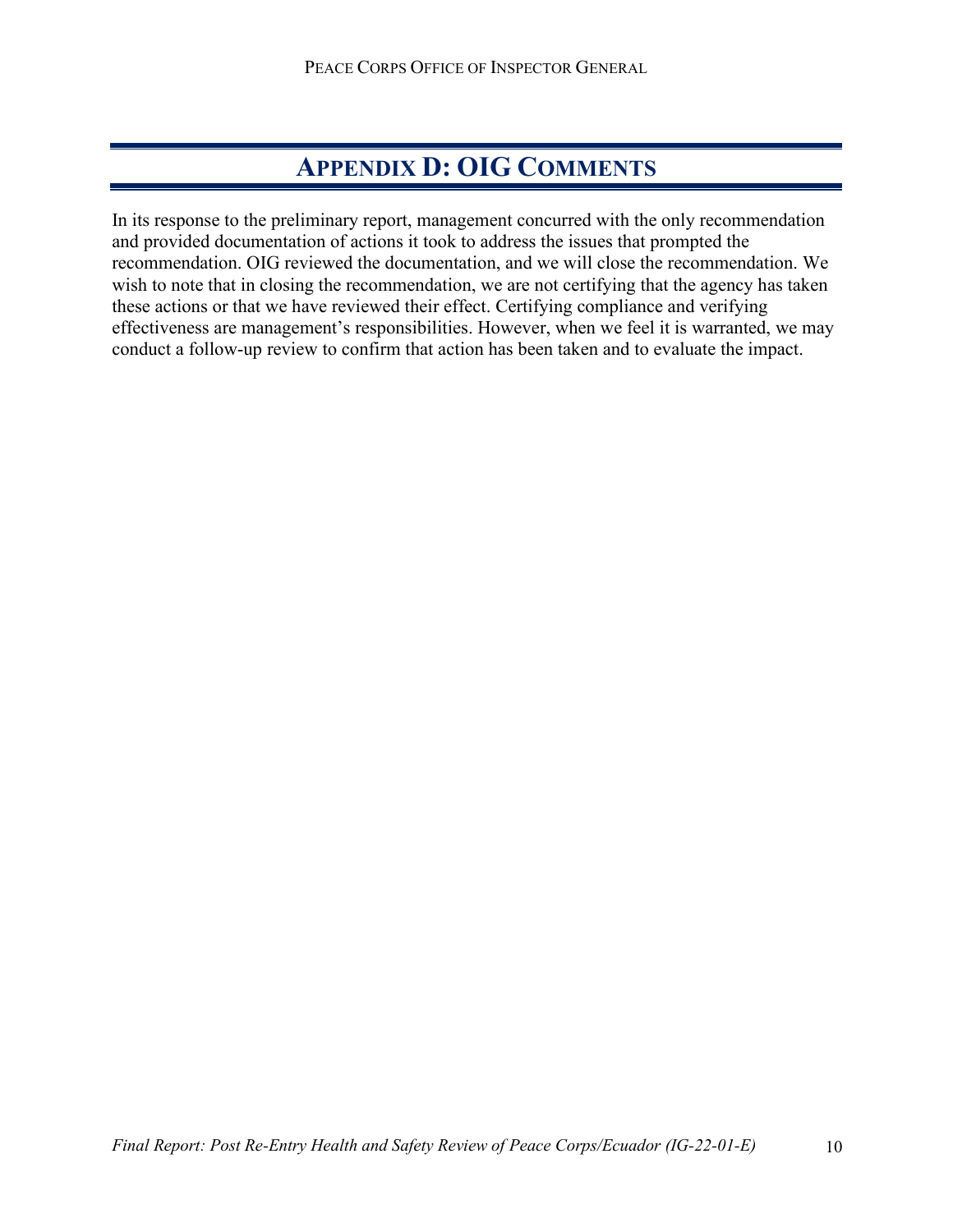### <span id="page-14-0"></span>**APPENDIX E: REVIEW PURPOSE, COMPLETION AND OIG CONTACT**

| <b>REVIEW PURPOSE</b>    | In 1989, OIG was established under the Inspector General<br>Act of 1978 and is an independent entity within the Peace<br>Corps. The purpose of OIG is to prevent and detect fraud,<br>waste, abuse, and mismanagement and to promote<br>economy, effectiveness, and efficiency in government.<br>The Inspector General is under the general supervision of<br>the Peace Corps Director and reports both to the Director<br>and Congress. |
|--------------------------|------------------------------------------------------------------------------------------------------------------------------------------------------------------------------------------------------------------------------------------------------------------------------------------------------------------------------------------------------------------------------------------------------------------------------------------|
|                          | The Evaluation Unit provides senior management with<br>independent evaluations and reviews of management and<br>operations of the Peace Corps, including overseas posts<br>and domestic offices. OIG evaluators identify best<br>practices and recommend program improvements to<br>comply with Peace Corps policies.                                                                                                                    |
| <b>REVIEW COMPLETION</b> | This review was conducted under the direction of<br>Assistant Inspector General for Evaluations Reuben<br>Marshall, by Senior Evaluator Kris Hoffer and Program<br>Analyst Kareen Sanchez. Additional contributions were<br>made by Senior Evaluator Paul Romeo.                                                                                                                                                                         |
| <b>OIG CONTACT</b>       | Following issuance of the final report, a stakeholder<br>satisfaction survey will be distributed to agency<br>stakeholders. If you wish to comment on the quality or<br>usefulness of this report to help us improve our products,<br>please contact Assistant Inspector General for Evaluations<br>Reuben Marshall at rmarshall2@peacecorpsoig.gov.                                                                                     |